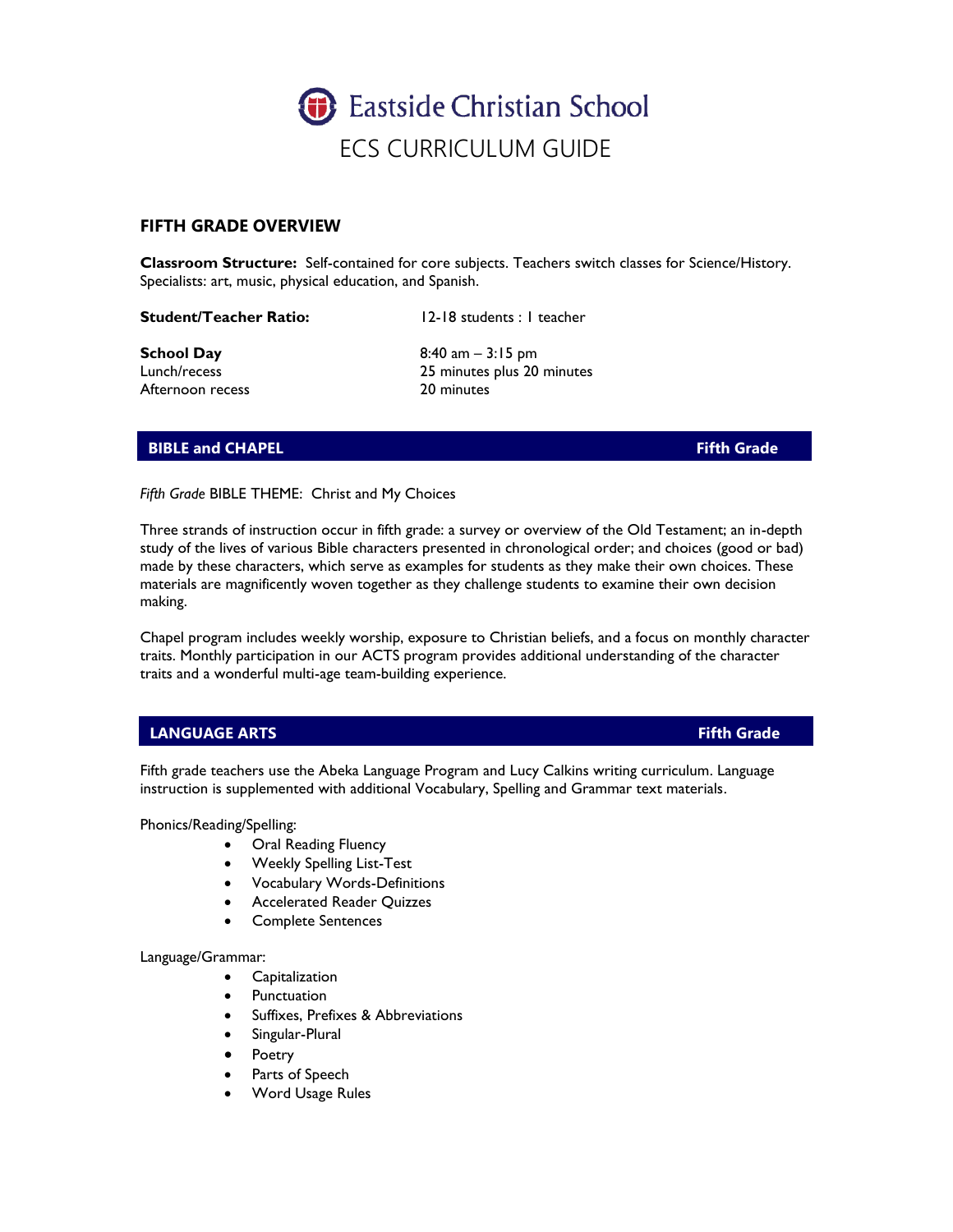### Writing:

- Alphabetizing
- Dictionary Skills
- Guided Creative Writing/Poetry
- Writing Journals
- Short Stories & Letters
- **Essay Writing**
- 6 Traits of Writing
- Figures of Speech

## **MATH Fifth Grade**

Houghton Mifflin Math Expressions is used in fifth grade. The program uses a systematic step-by-step approach to developing mathematics concepts and skills. The focus on problem solving and reasoning provides opportunities for students to demonstrate and apply their understanding. This program is specifically in line with the National Math Council's principles and standards for school mathematics. Students receive independent practice for homework and have access to web-based enrichment activities.

- Whole Numbers, Decimals, and Integers
- Addition and Subtraction and Equations
- Multiplication
- Division and Equations
- Measurement and Integers
- Number Theory and Fractions
- Multiplication and Division of Fractions & Decimals
- Geometry and Measurement
- Ratio and Percent

## **SOCIAL STUDIES/SCIENCE Fifth Grade**

Fifth grade teachers use the Abeka Social Studies/Science book: *Old World History and Geography.* This fascinating study of the Eastern Hemisphere by geographical regions begins in the Middle East, where history began, and continues with the history, geography, and culture of Asia, Africa, Europe, Australia, Oceania, and Antarctica. This text provides a good introduction to worldwide missions and missionary heroes and contrasts Communism and Americanism.

Fifth grade students experience the *Purposeful Design* program. *Purposeful Design* is designed to teach basic Life, Earth, and Physical Science concepts through fun, hands-on lab activities. Formal investigations are complemented by a variety of field trip opportunities. The fun of laboratory "hands-on" science is balanced with workbook units that ensure "minds-on" understanding of the scientific concepts discovered in each lab unit. Our science program meets or exceeds the National Science Education Standards and contains scriptural connections/values in every lab unit.

Students also learn from the Abeka book, *Enjoying Good Health*, exploring the interactions between the various body systems, what students can do to keep those bodies healthy through fitness and exercise, and how to manage themselves through social and mental awareness and preparation for spiritual warfare. Additional resources are also provided for an exciting and in-depth unit about space, with an overview of the planets, facts about the moon, and a look into the wonder of stars.